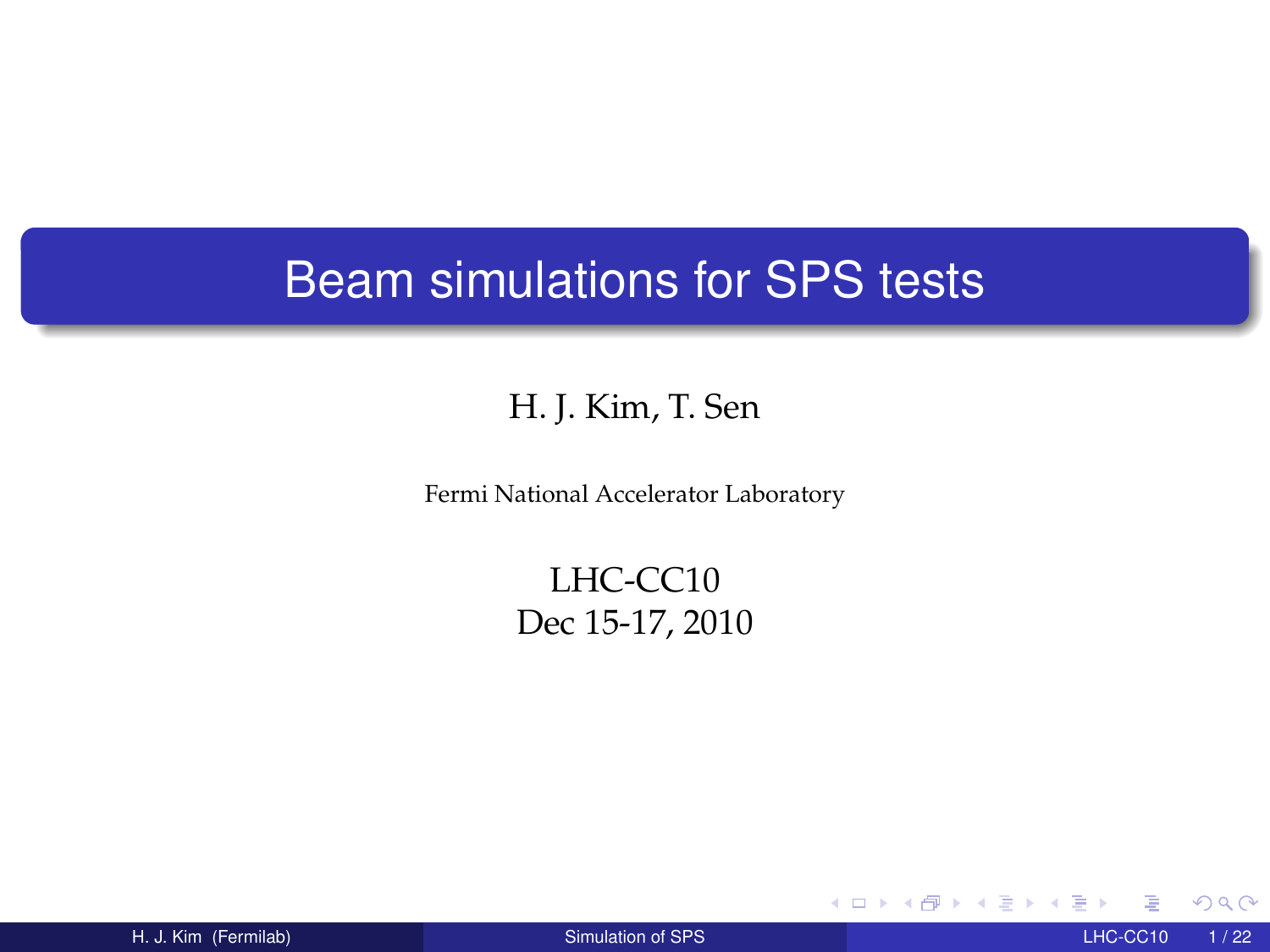#### [Crab cavity in the SPS](#page-2-0)

- **•** [Stability Analysis](#page-5-0)
- [Simulation Results](#page-7-0)

#### <sup>2</sup> [Simulations of SPS MD](#page-14-0)

- [Introduction](#page-15-0)
- [SPS simulation](#page-16-0)



<span id="page-1-0"></span> $\blacksquare$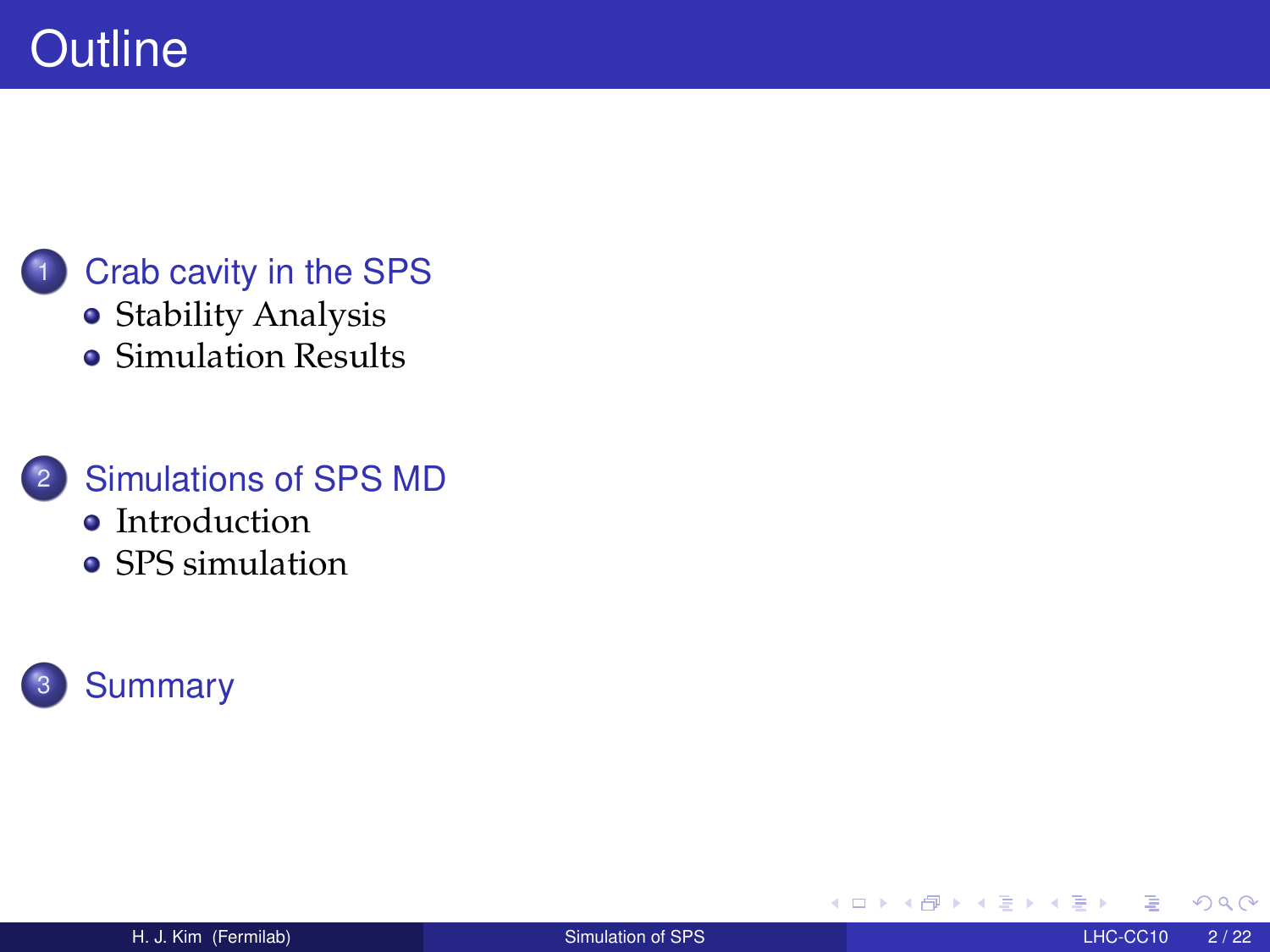## <span id="page-2-0"></span>CRAB CAVITY IN THE SPS

K ロ ▶ K 레 ▶ K 회 ▶ K 회 ▶ X 회 ▶ X 회 → 9 Q @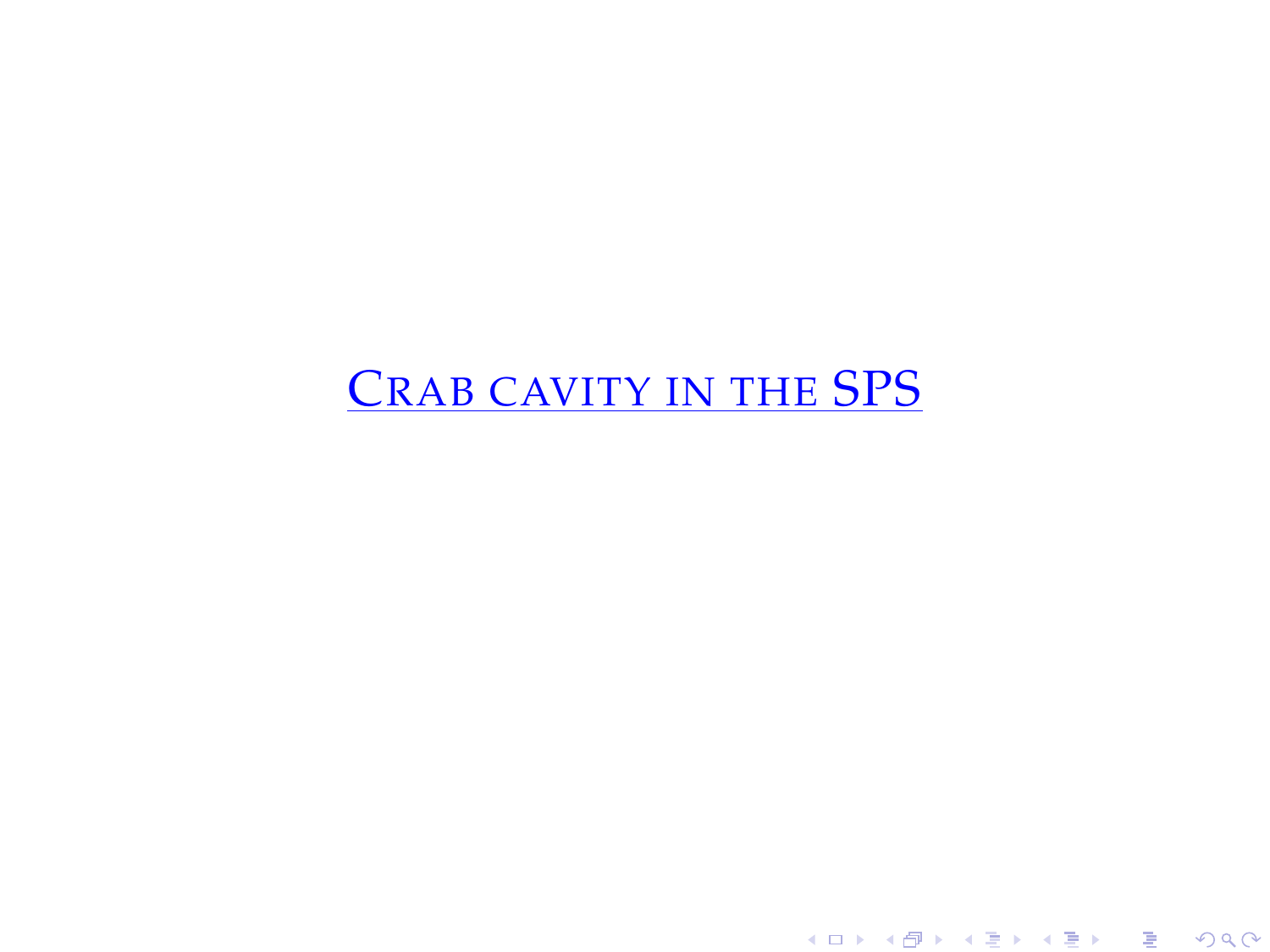- Crab scheme reovers the geometric luminosity loss due to finite crossing angle without increasing bunch intensity.
- Crab cavity proposed by Palmer (1988).
- In CC, a particle gets a transverse deflection and collsion is effectively "head on".
- CERN will persue crab crossing for LHC upgrade: 2020 shutdown install CC
- SPS test with KEK-B crab cavities is proposed for deciding on a full crab-cavity implementation in LHC.
- Using a weak-strong code BBSIMC, we investigate effects of crab cavity on emittance growth in the SPS.

 $\Omega$ 

∢ ロ ▶ ∢ 母 ▶ ∢ 重 ▶ ∢ 重 ▶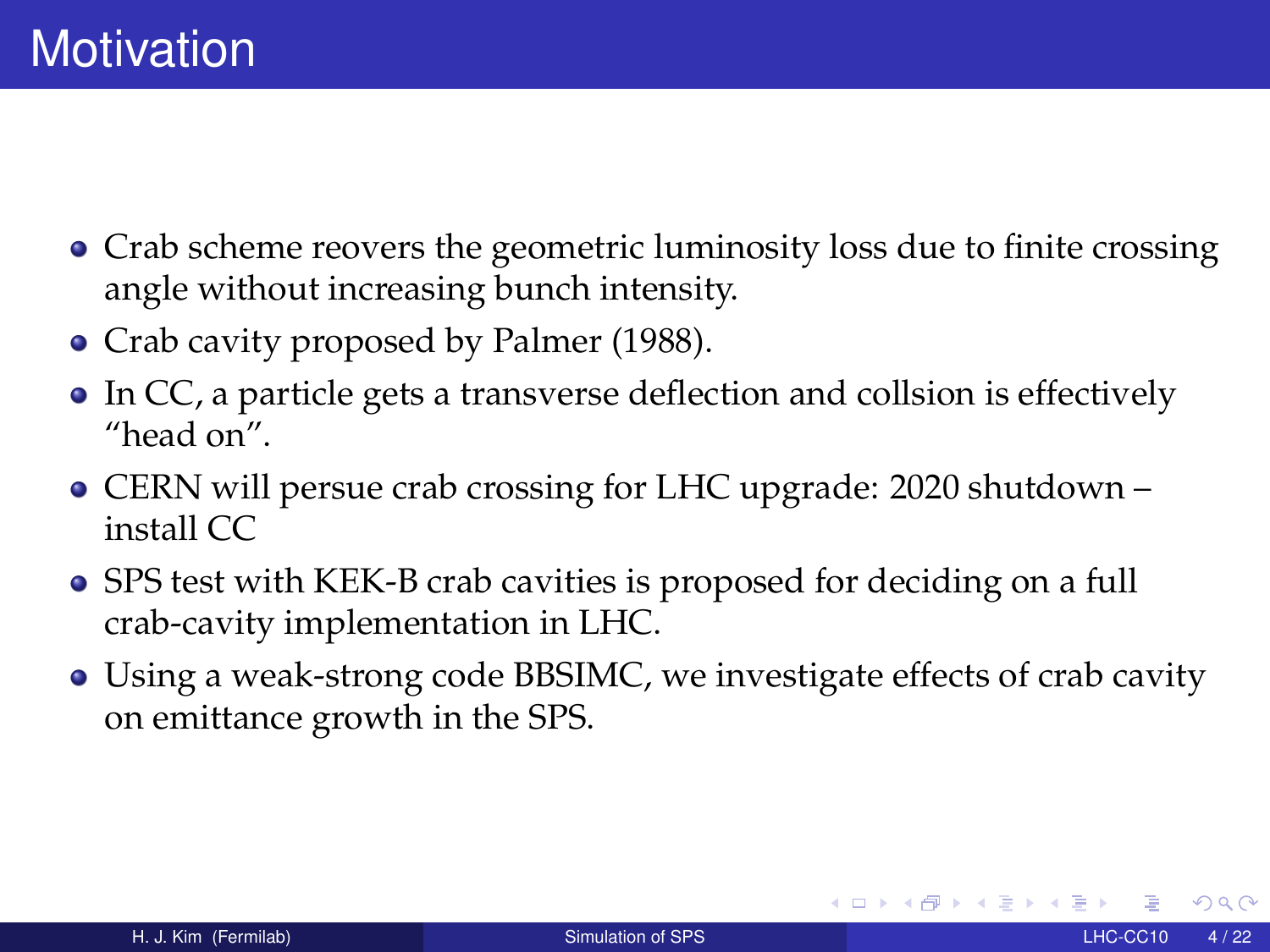## Crab cavity at COLDEX location

- Longitudinal location: 4009 m
- $(\beta_x, \beta_y) = (30, 77)$
- $(\mu_x, \mu_y) = (15.173, 15.176)$
- $(\eta_x, \eta_x') = (-0.5, -0.02)$
- Crab cavity parameters
	- Voltage: 1.5MV
	- Frequency: 509MHz
	- Wave length: 60 cm
	- Global scheme
	- Horizontal crossing

Crab cavity kicks:

$$
\Delta x' = \frac{qV_{cc}}{E_0} \sin(kz), \qquad \Delta \frac{\Delta E}{E} = \frac{qV_{cc}}{E_0} \cos(kz) \cdot kx
$$



4 0 8

つへへ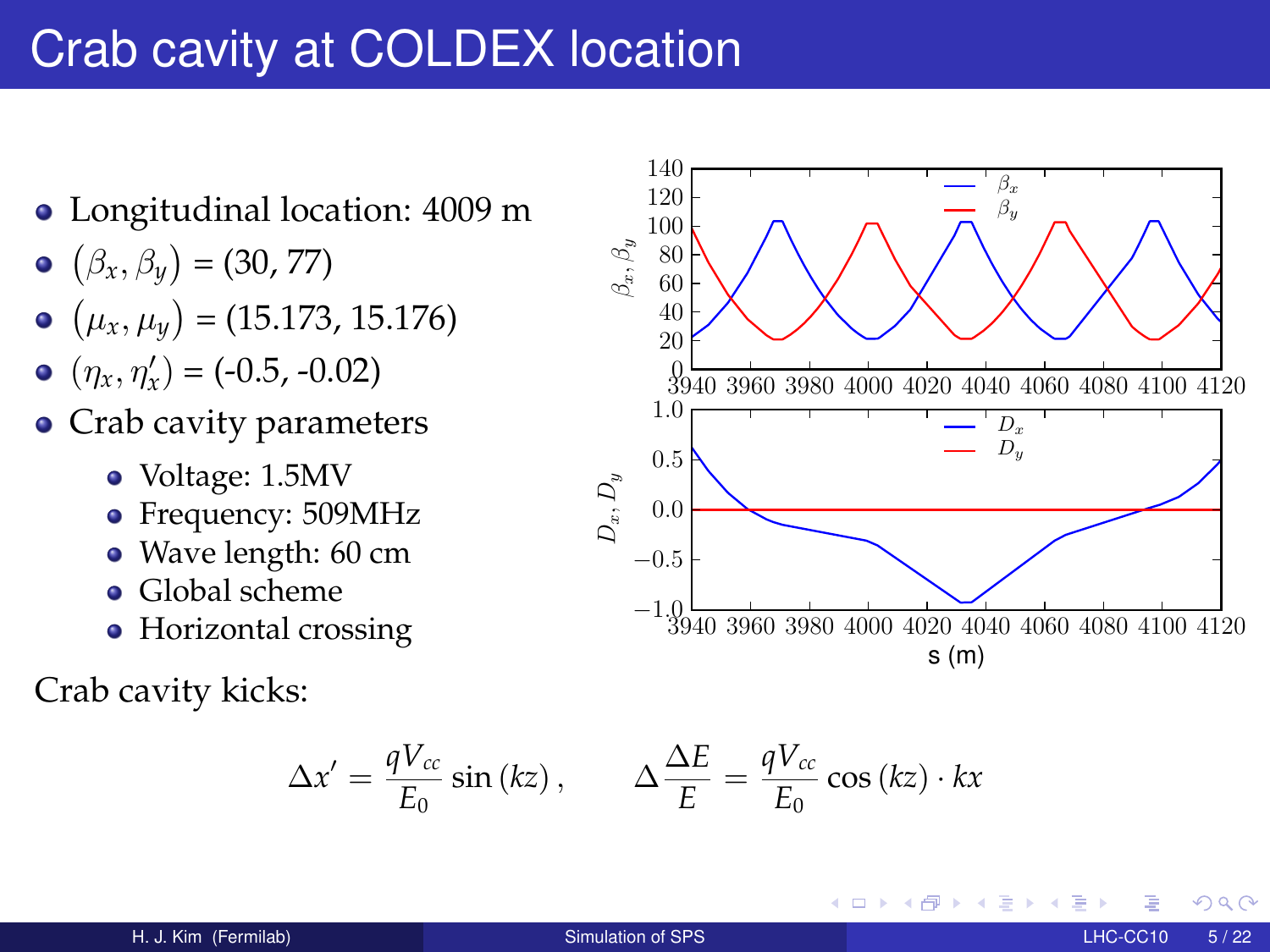## Stability analysis model

$$
T = M_{RF \to CC} \cdot M_{RF} \cdot M_{RF \to CC} \cdot M_{CC}
$$
  
\n
$$
M_{CC} = \begin{pmatrix} 1 & 0 & 0 & 0 \\ 0 & 1 & \xi & 0 \\ 0 & 0 & 1 & 0 \\ \xi & 0 & 0 & 1 \end{pmatrix} \qquad \xi = \frac{qV_{c}k}{E_0}
$$
  
\n
$$
M_{RF} = \begin{pmatrix} 1 & 0 & 0 & 0 \\ 0 & 1 & 0 & 0 \\ 0 & 0 & 1 & 0 \\ 0 & 0 & \Delta & 1 \end{pmatrix} \qquad \Delta = \frac{qV_{rf}h}{\beta^2 E_0 R}
$$
  
\n
$$
M_{RF \to CC}
$$
  
\n
$$
M_{RF \to CC}
$$
  
\n
$$
M_{RF \to CC}
$$

The characteristic polynomial of the matrix *T* is

$$
Q(\rho) = \rho^2 - b_1 \rho + b_2, \qquad \rho = \lambda + \frac{1}{\lambda}
$$

The stability conditions are

$$
\left| \; b_1^2 - 4b_2 > 0, \quad 4 - \left| b_1 \pm \sqrt{b_1^2 - 4b_2} \right| > 0 \;\right|
$$

<span id="page-5-0"></span>4.000.4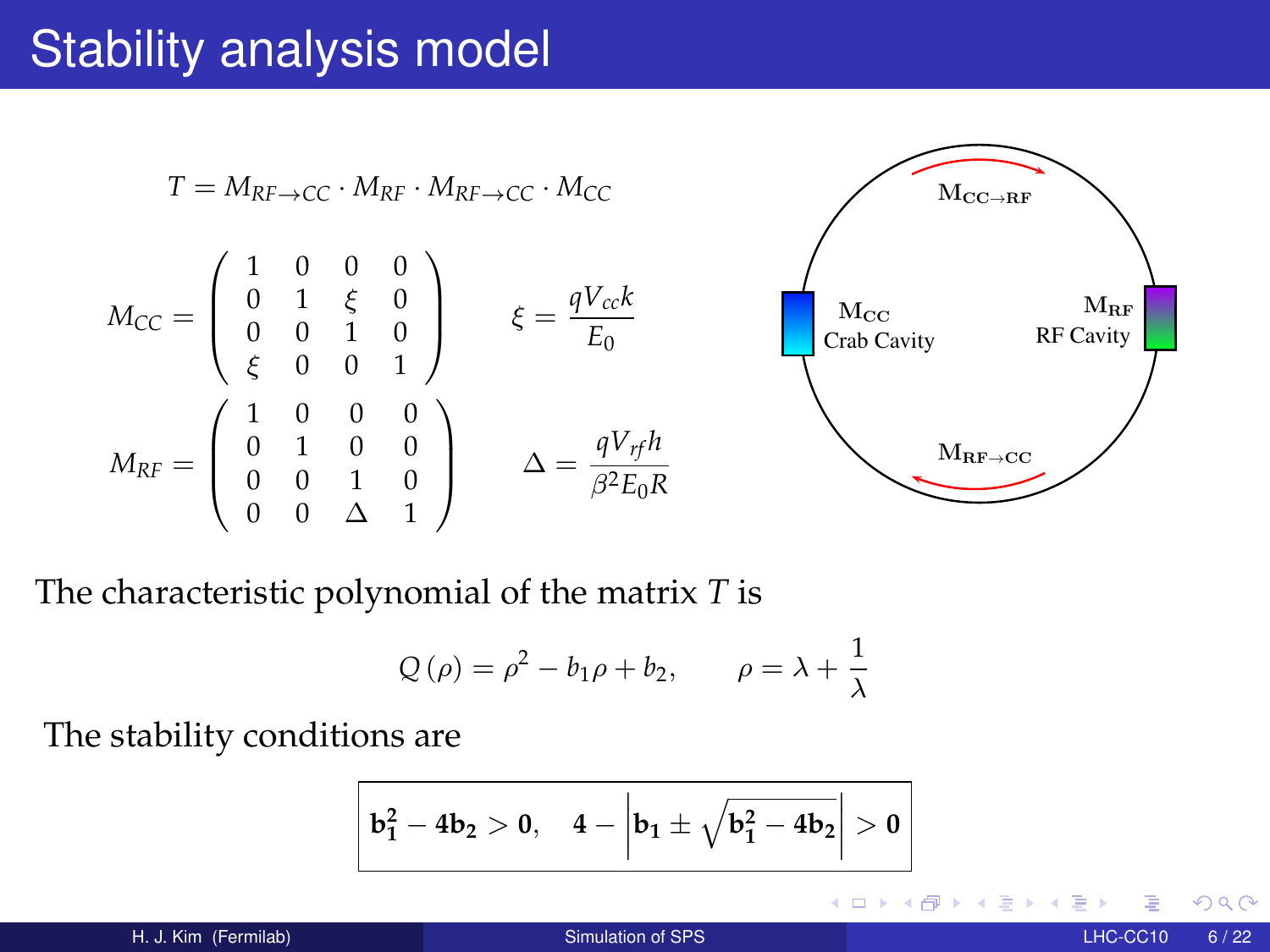# **Stability boundary**



- $\bullet$  55GeV:  $V_{cc} = 1.5MV, \nu_x = 0.13$
- Dispersion at crab cavity:  $\eta_x = -0.5$ ,  $\eta'_x = -0.02$
- Non-linearities are not included.

<span id="page-6-0"></span>4 D F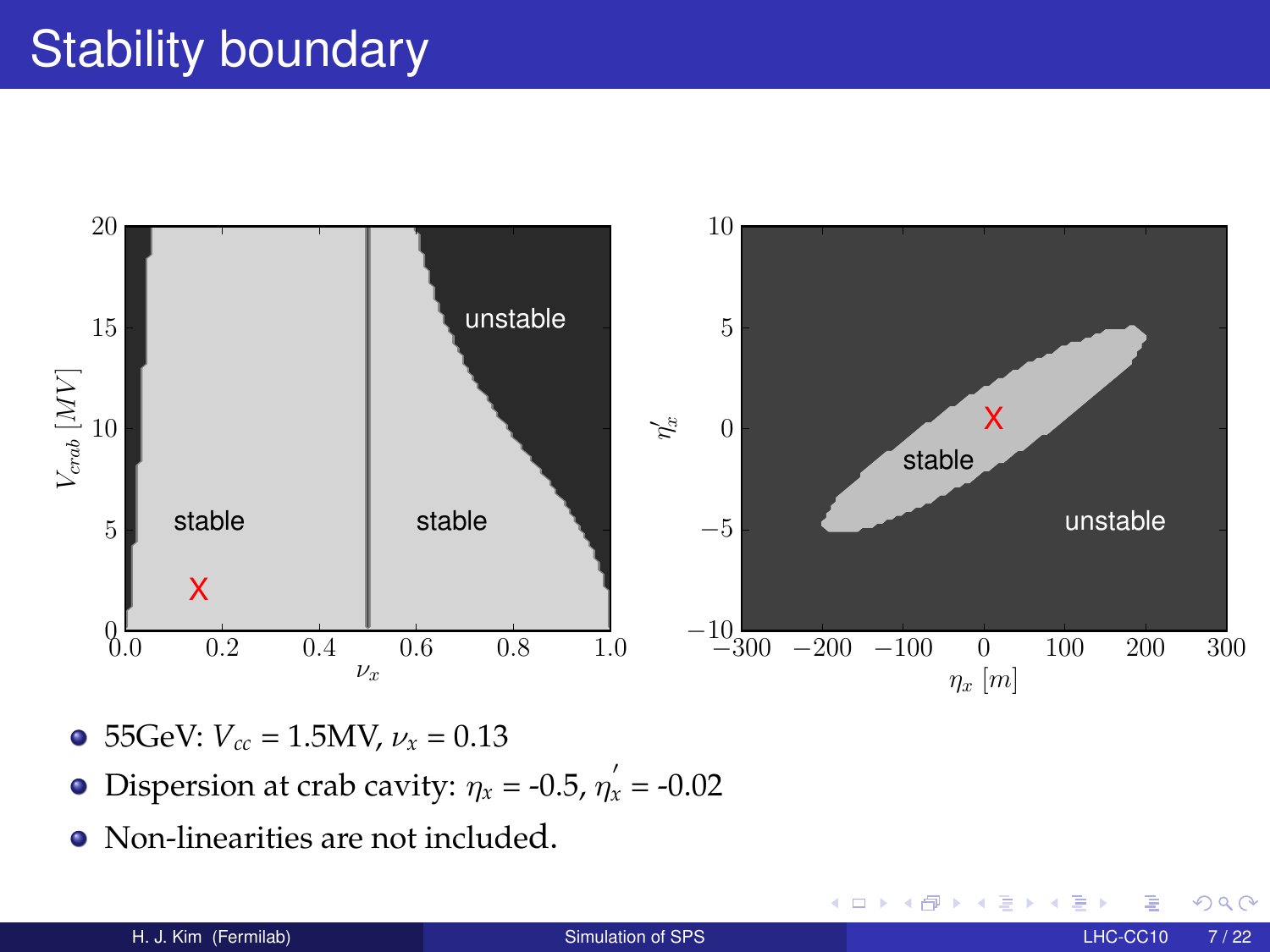- 6D weak-strong tacking code.
- Linear transfer matrices btwn nonlinear elements + nonlinear kicks at the nonlinear elements (thin lens approximation: dipole, quadrupole, sextupole, mulitpole, etc.).
- Beam-beam force: (1) Gaussian beam profile and (2) Poisson solver with FFT.
- Multiple-slice model for finite bunch length effects.
- Lorentz boost to handle crossing angle collisions.
- Modules: crab crossing, wire and electron lens compensation, etc.
- Fully parallelized with MPI.

<span id="page-7-0"></span>つひひ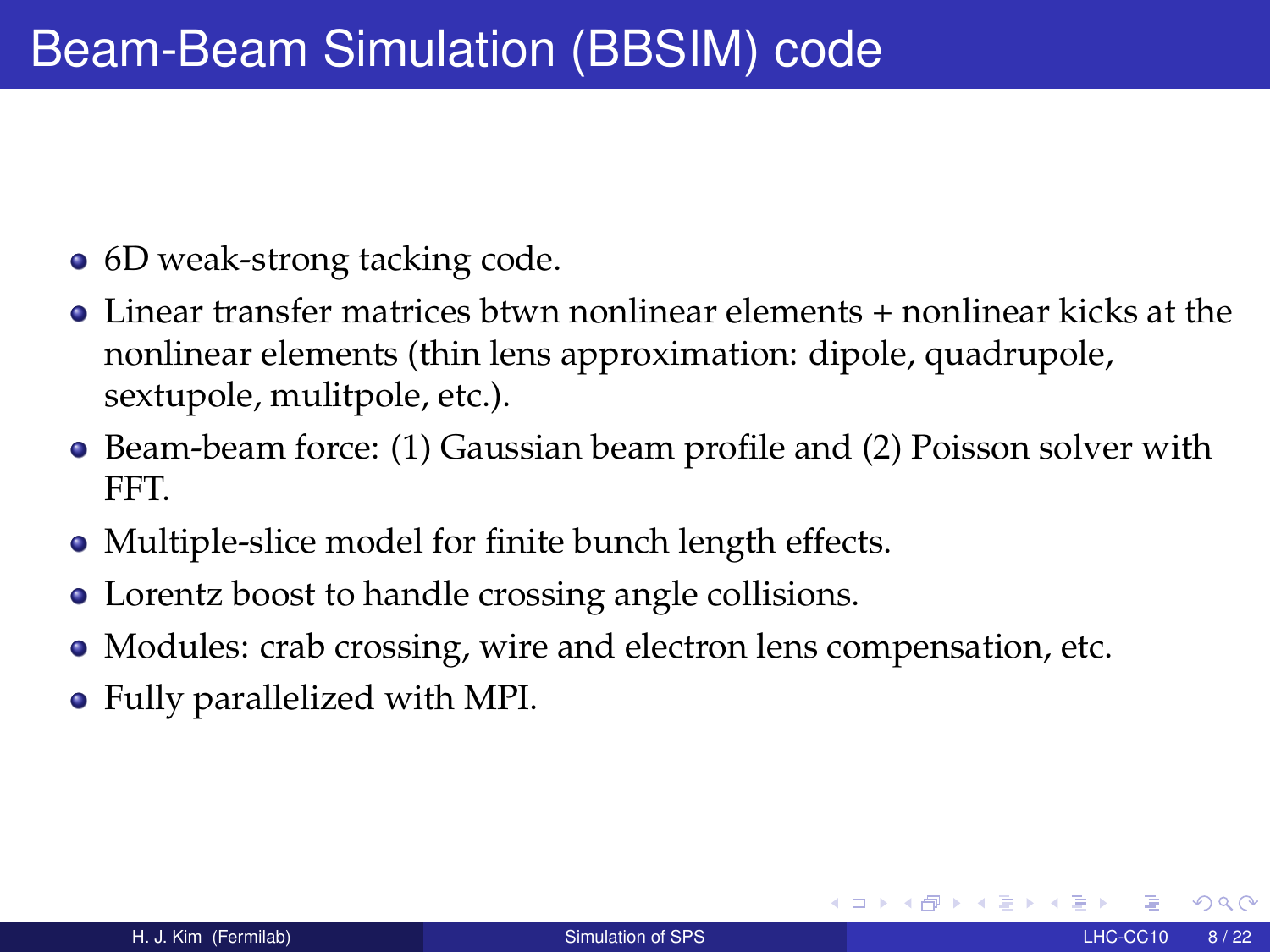### Global crab scheme changes closed orbit



$$
\tan\frac{\theta}{2} = \frac{q\omega\sqrt{\beta^* \beta_{CC}}V_{CC}}{c^2 p_s} \left| \frac{\cos\left(\Delta\varphi_0 - \pi Q\right)}{2\sin\left(\pi Q\right)} \right|
$$

H. J. Kim (Fermilab) [Simulation of SPS](#page-0-0) LHC-CC10 9 / 22

 $\leftarrow$   $\Box$   $\rightarrow$ 

Þ

≣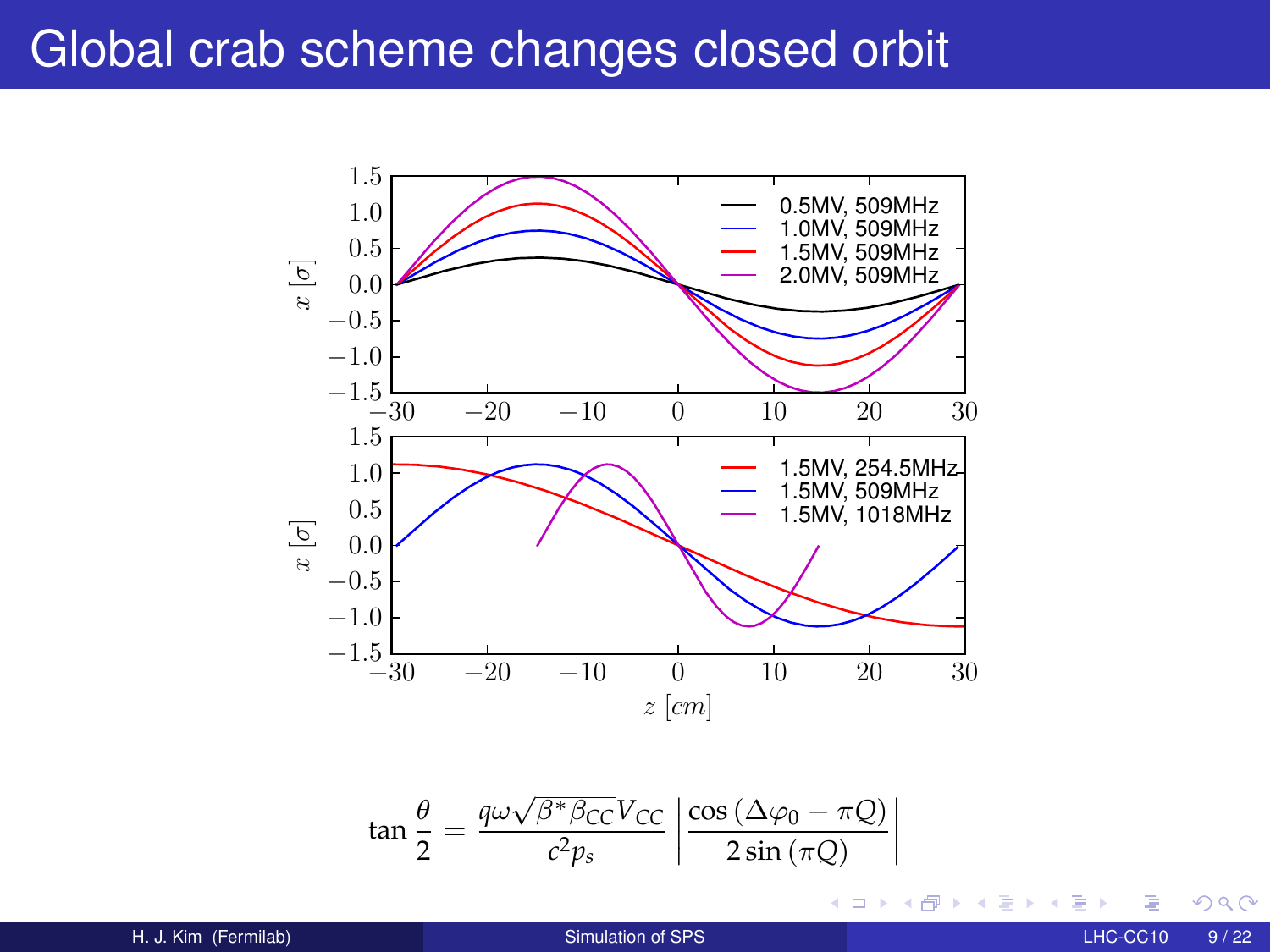## Large bunch length



 $\circ$  *f<sub>cc</sub>*= 509MHz,  $\lambda_{cc}$  = 60cm

S-shaped bunch due to CC degrades luminosity.

 $\leftarrow$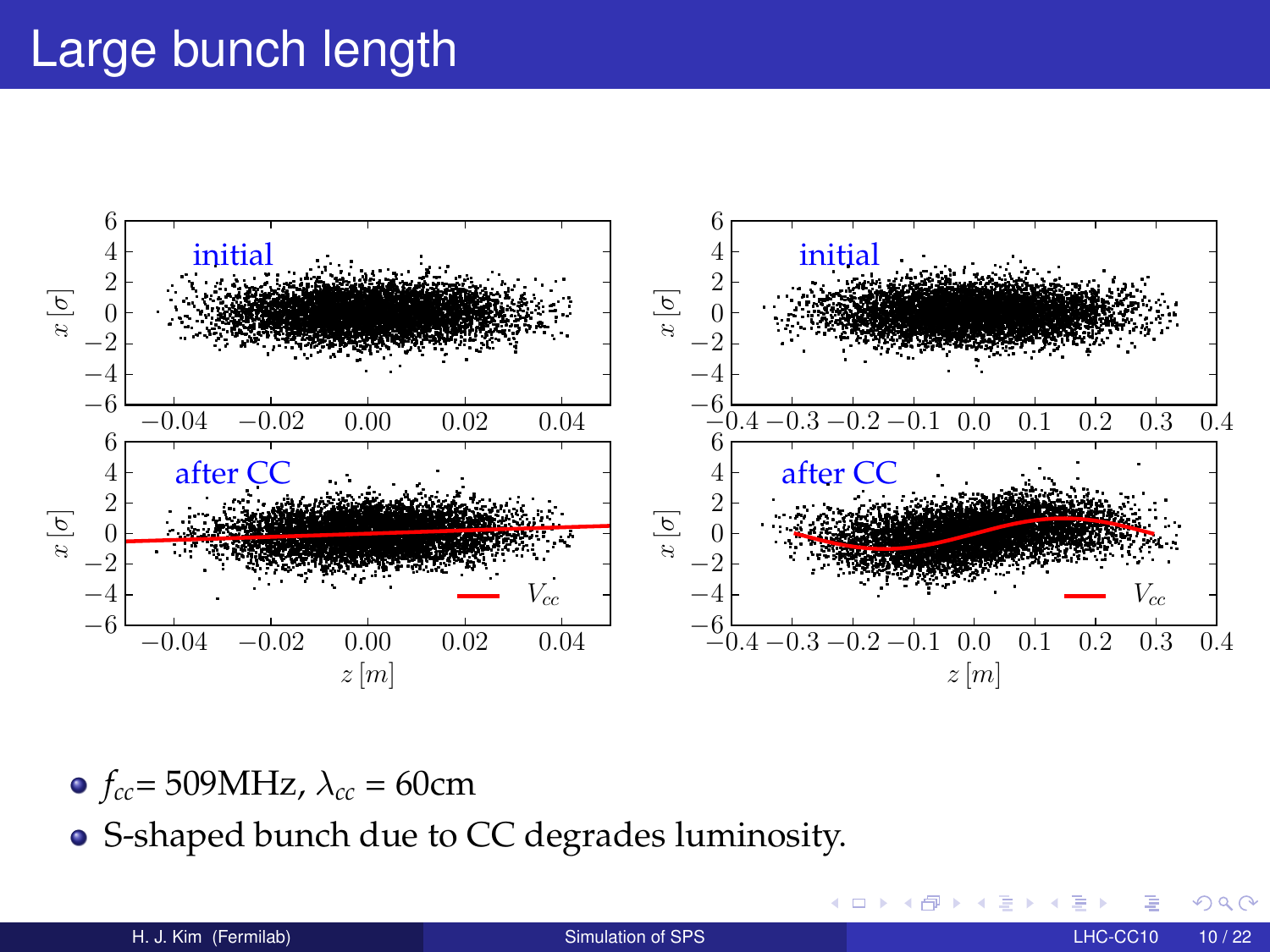## Emittance growth (bunch length)



- Emittance growth depends on bunch length (momentum spread).
- Maximum emittance growth for large bunch length.

 $\leftarrow$ 

<span id="page-10-0"></span>つへへ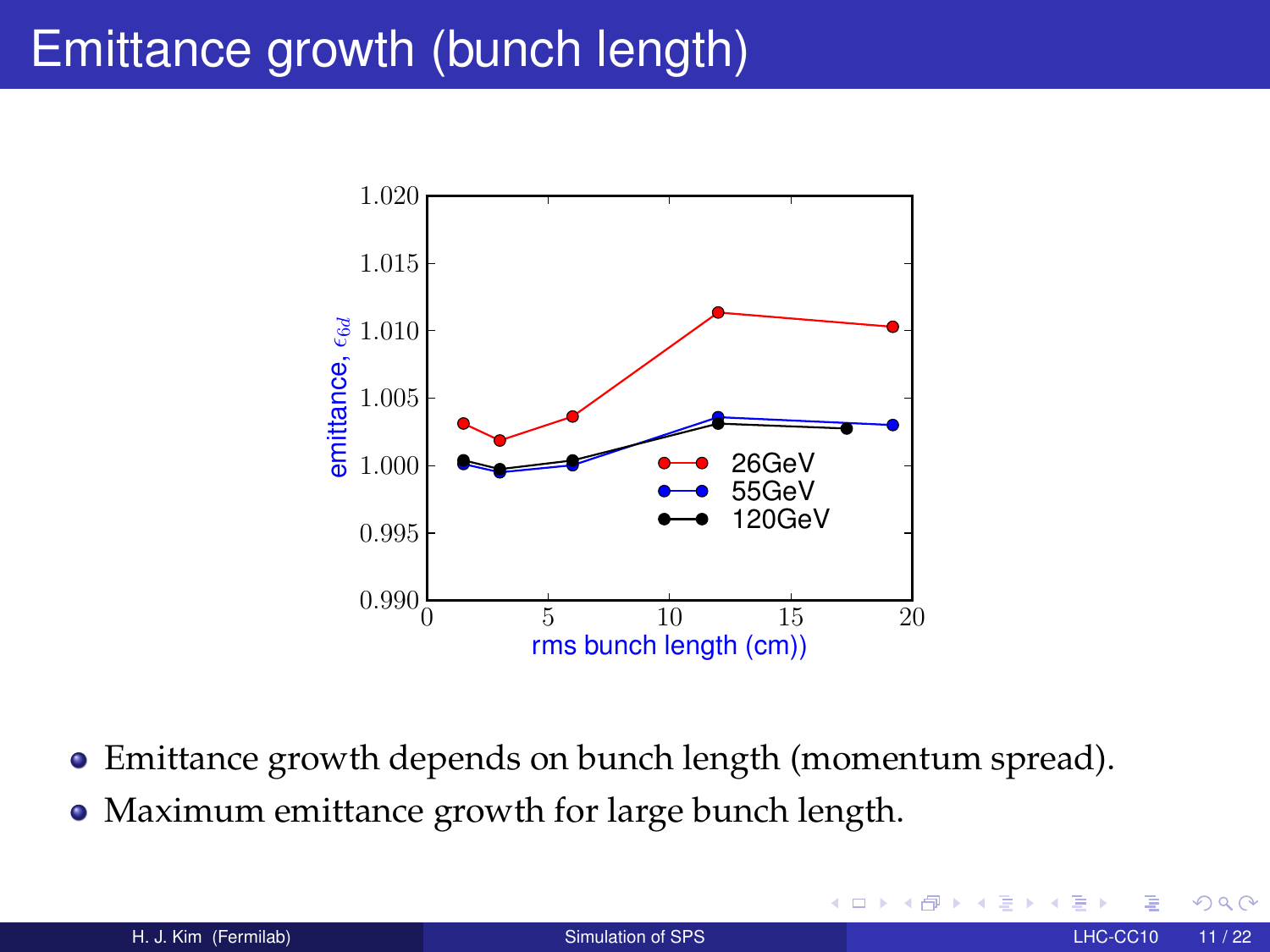### Emittance growth vs CC noise

<span id="page-11-0"></span>

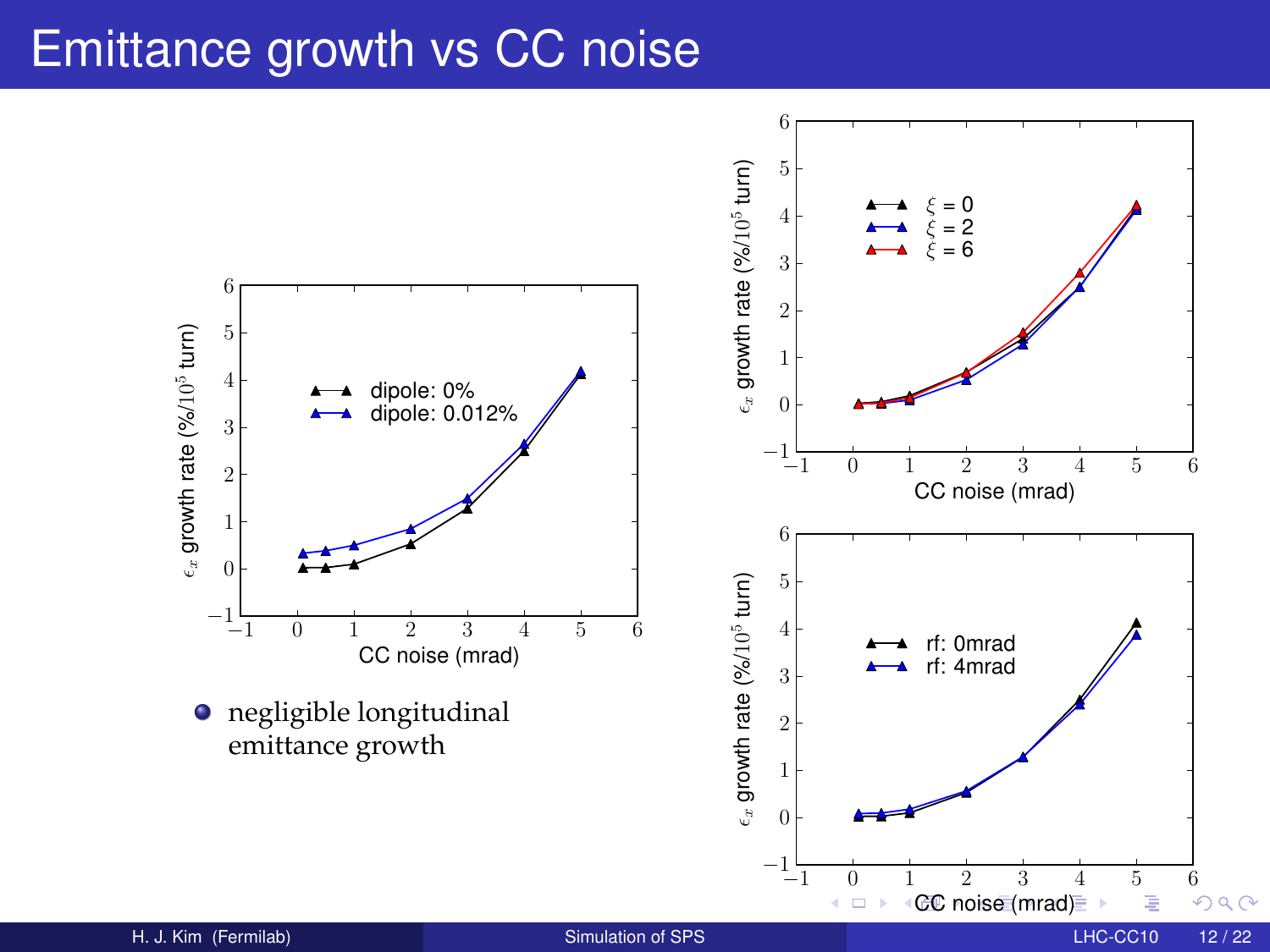## Emittance growth vs CC voltage/RF noise



Crab cavity noise is set 4mrad. Crab cavity voltage is 0.7MV.

<span id="page-12-0"></span> $\leftarrow$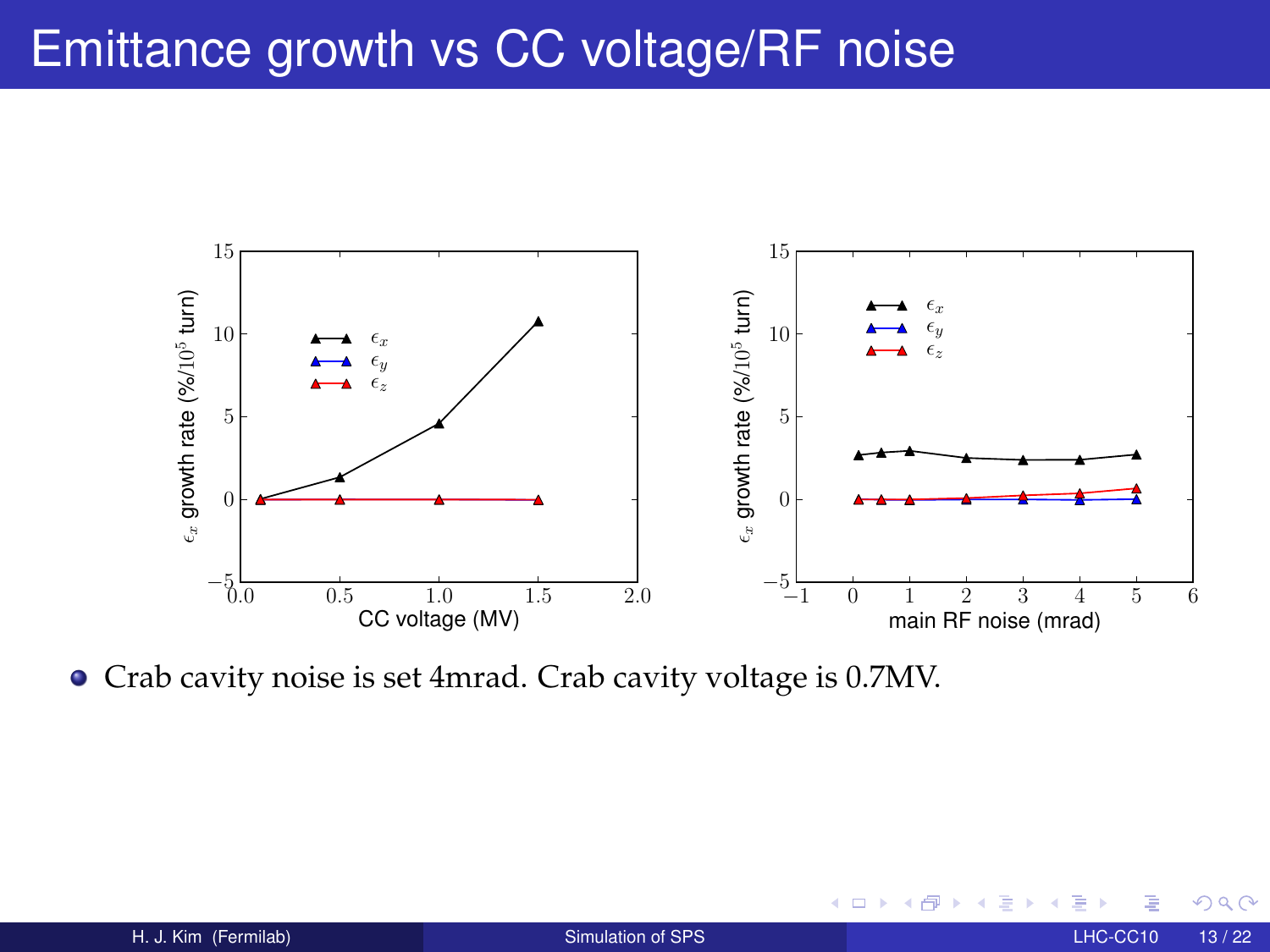|                                            | Horizontal emittance growth rate |                          |                          |  |
|--------------------------------------------|----------------------------------|--------------------------|--------------------------|--|
|                                            | dipole noise $(0.012\%)$         | dipole noise $(0.012\%)$ | dipole noise $(0.012\%)$ |  |
|                                            | RF noise (1 mrad)                | RF noise (1 mrad)        | RF noise (1 mrad)        |  |
|                                            | no CC                            | CC noise (0mrad)         | CC noise (1mrad)         |  |
| $\xi_x = 7$ , $\xi_y = 4$ , $V_{RF} = 4MV$ | 378                              | 375                      | 470                      |  |
| $\xi_x = 2$ , $\xi_y = 2$ , $V_{RF} = 4MV$ | 276                              | 349                      | 458                      |  |
| $\xi_x = 2$ , $\xi_y = 2$ , $V_{RF} = 2MV$ | 126                              | 180                      | 253                      |  |

NOTE) noise amplitudes are exagerated to see their impact.

◆ ロ ▶ → 伊  $\mathbf{p}$ ∍ × × ∍

<span id="page-13-0"></span> $\rightarrow$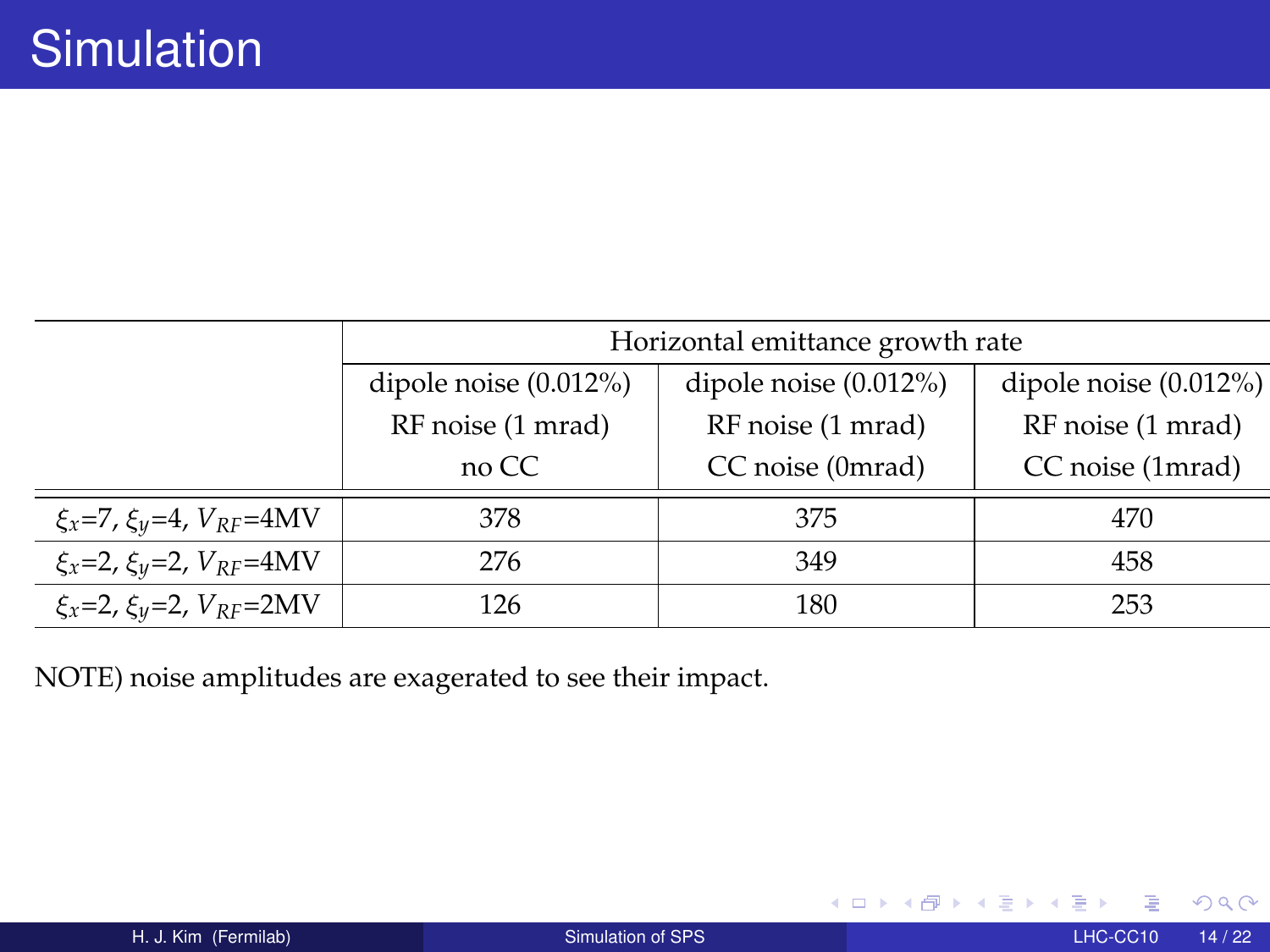## <span id="page-14-0"></span>SIMLULATIONS OF SPS MD

K ロ ▶ K 레 ▶ K 회 ▶ K 회 ▶ X 회 ▶ X 회 → 9 Q @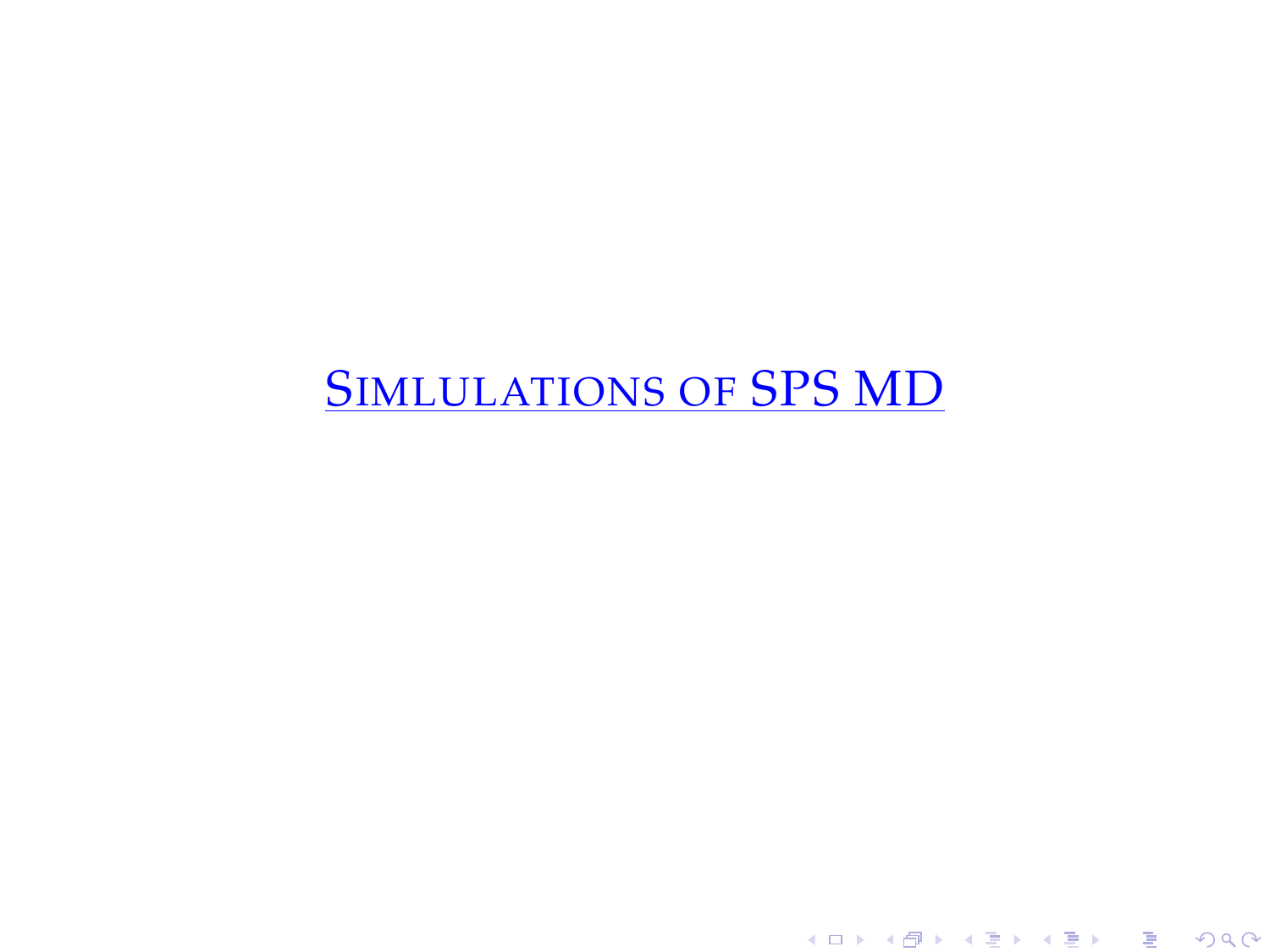During 2010 MD in the SPS, large transverse emittance growth rate has been observed

<span id="page-15-0"></span>

Dipole voltage ripple, RF phase noise, chromaticity, IBS, ... contribute to the emittance growth.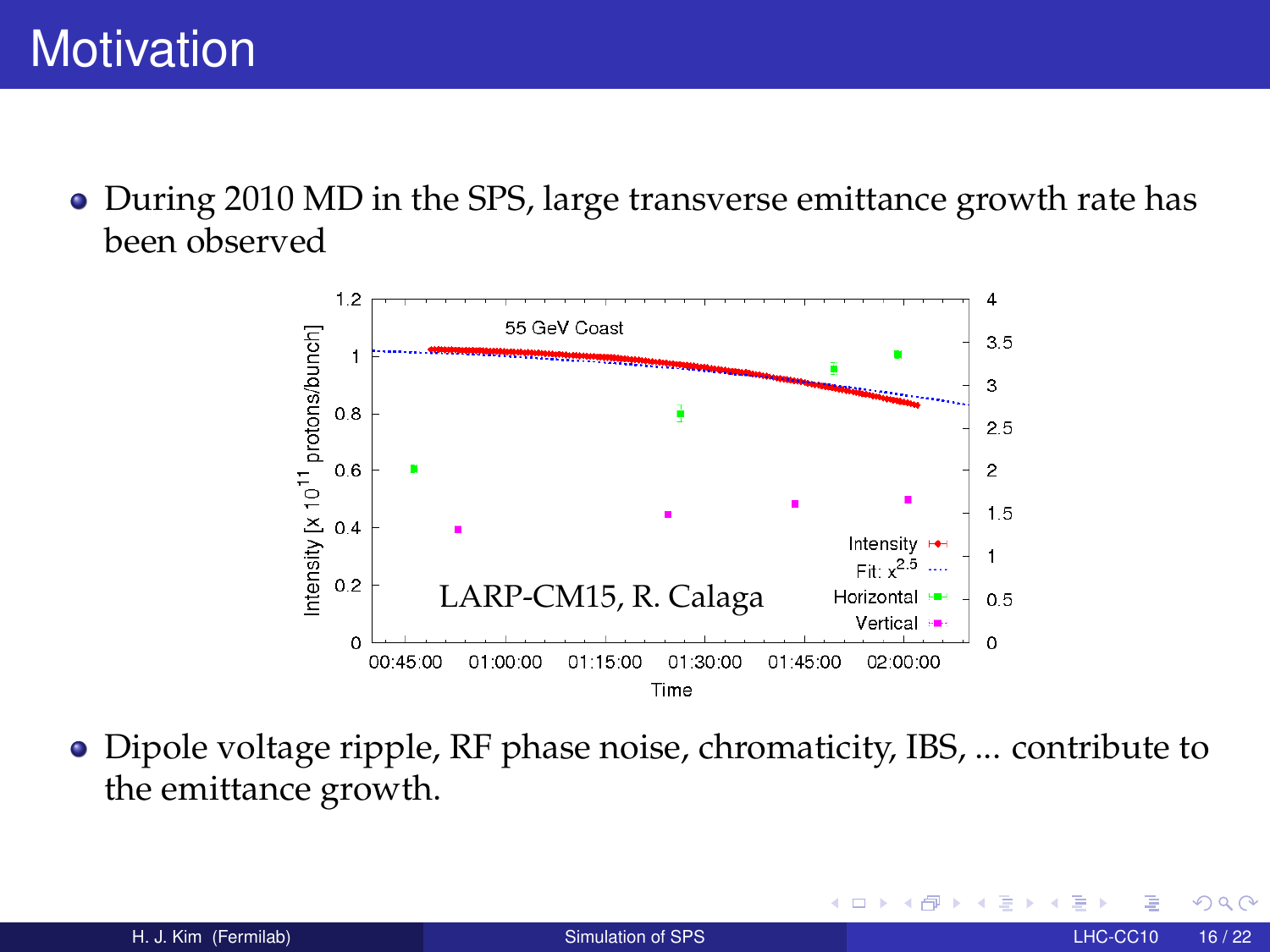| quantity                        | unit    | value         |
|---------------------------------|---------|---------------|
| energy                          | GeV     | 55            |
| transverse emittance            | mm-mrad | 3.5           |
| longitudinal emittance          | $eV-S$  | 0.35          |
| betatron tunes $(\nu_x, \nu_y)$ |         | (0.13, 0.18)  |
| chromaticity                    |         | 2             |
| beta function                   | m       | (103.5, 20.9) |
| <b>RF</b> voltage               | МV      |               |

<span id="page-16-0"></span> $299$ 

イロト イ押 トイモ トイモト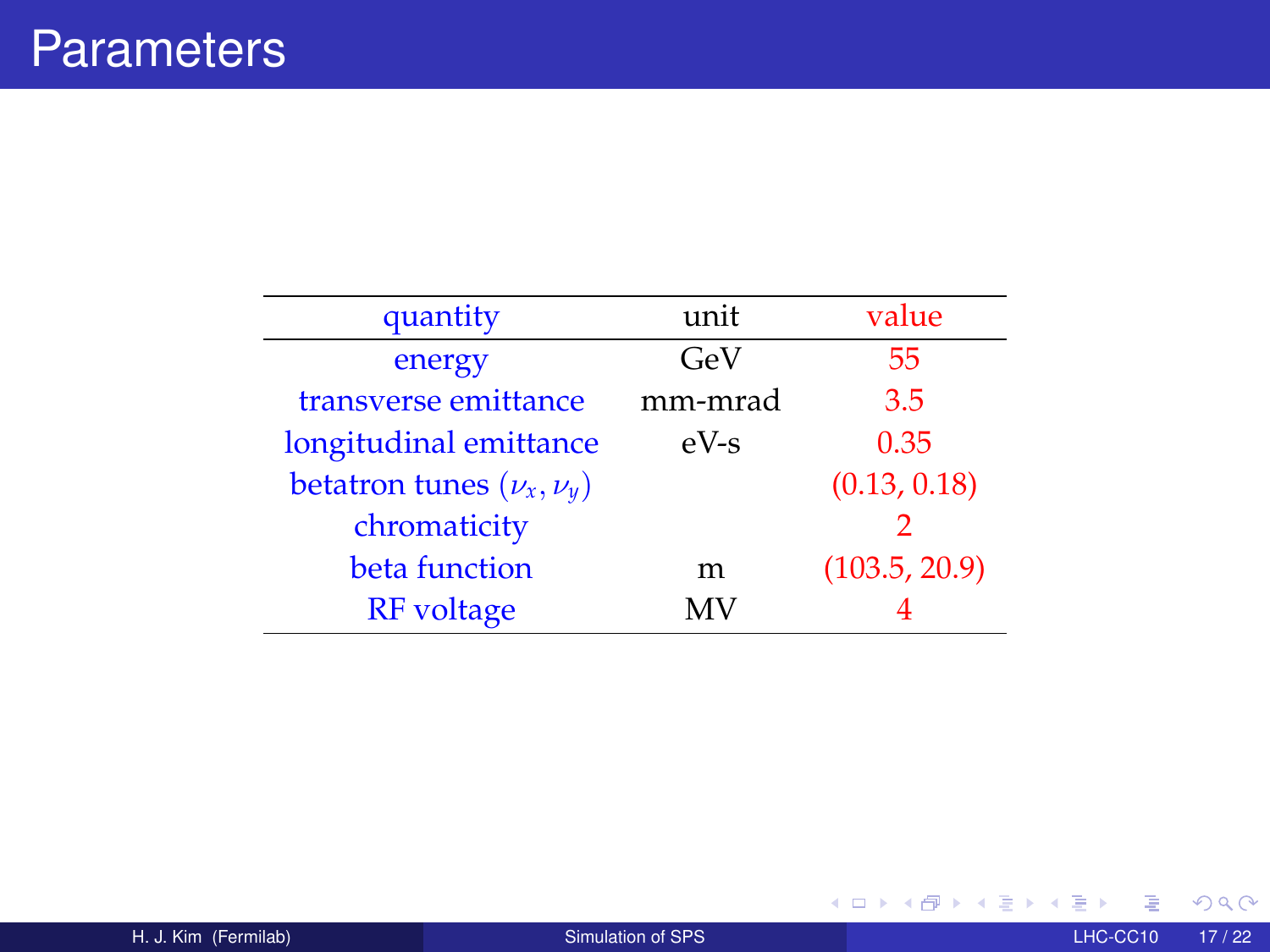## Emittance growth vs dipole noise



Note) voltage ripple of LHC after active filtering is  $2.5 \times 10^{-3}$ %.

 $\leftarrow$   $\Box$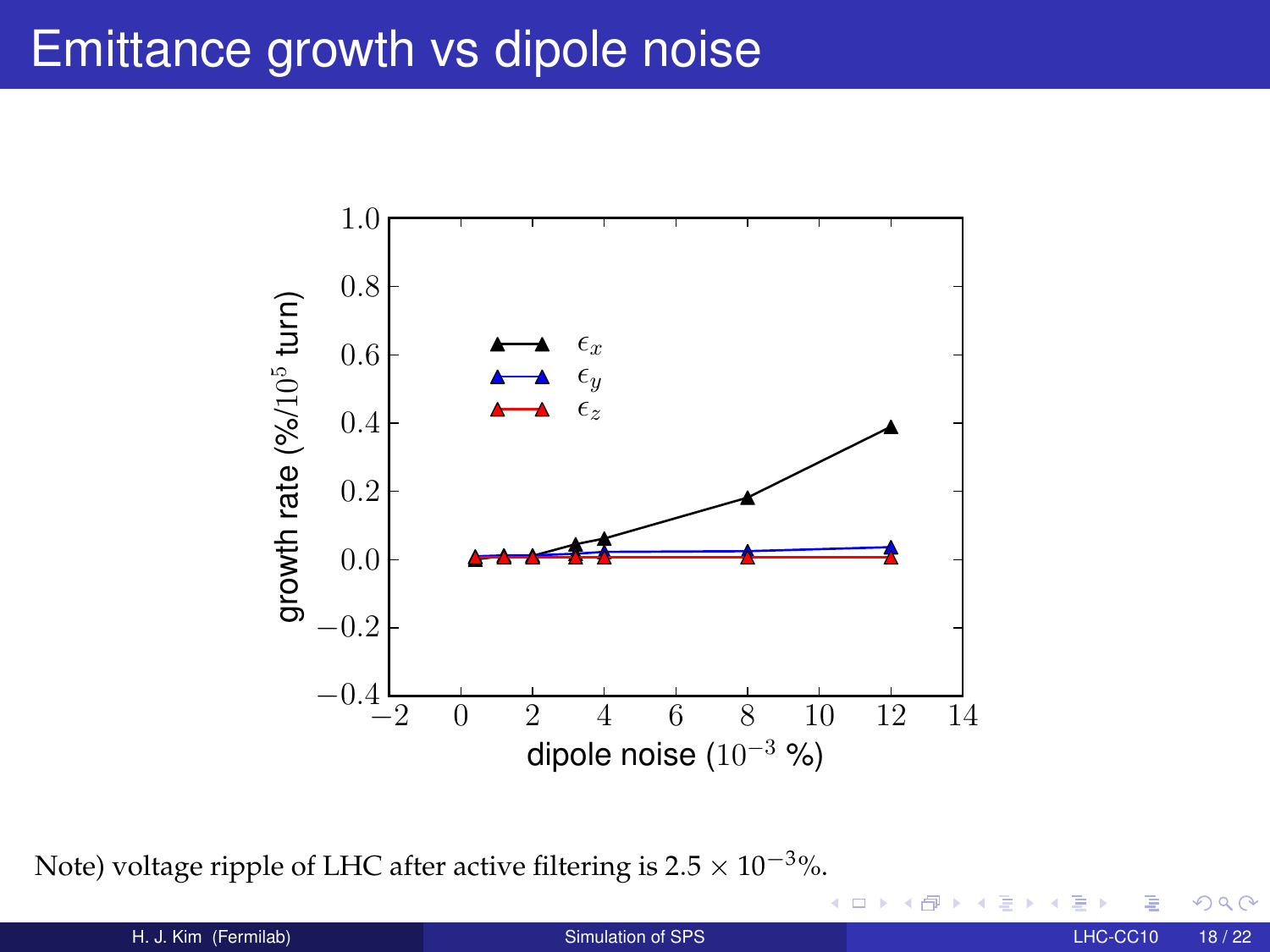## Emittance growth vs RF noise



<span id="page-18-0"></span> $\mathbf{A} \quad \mathbf{I} \quad \mathbf{I} \quad \mathbf{B} \quad \mathbf{A}$ 同 × ÷. × × ∍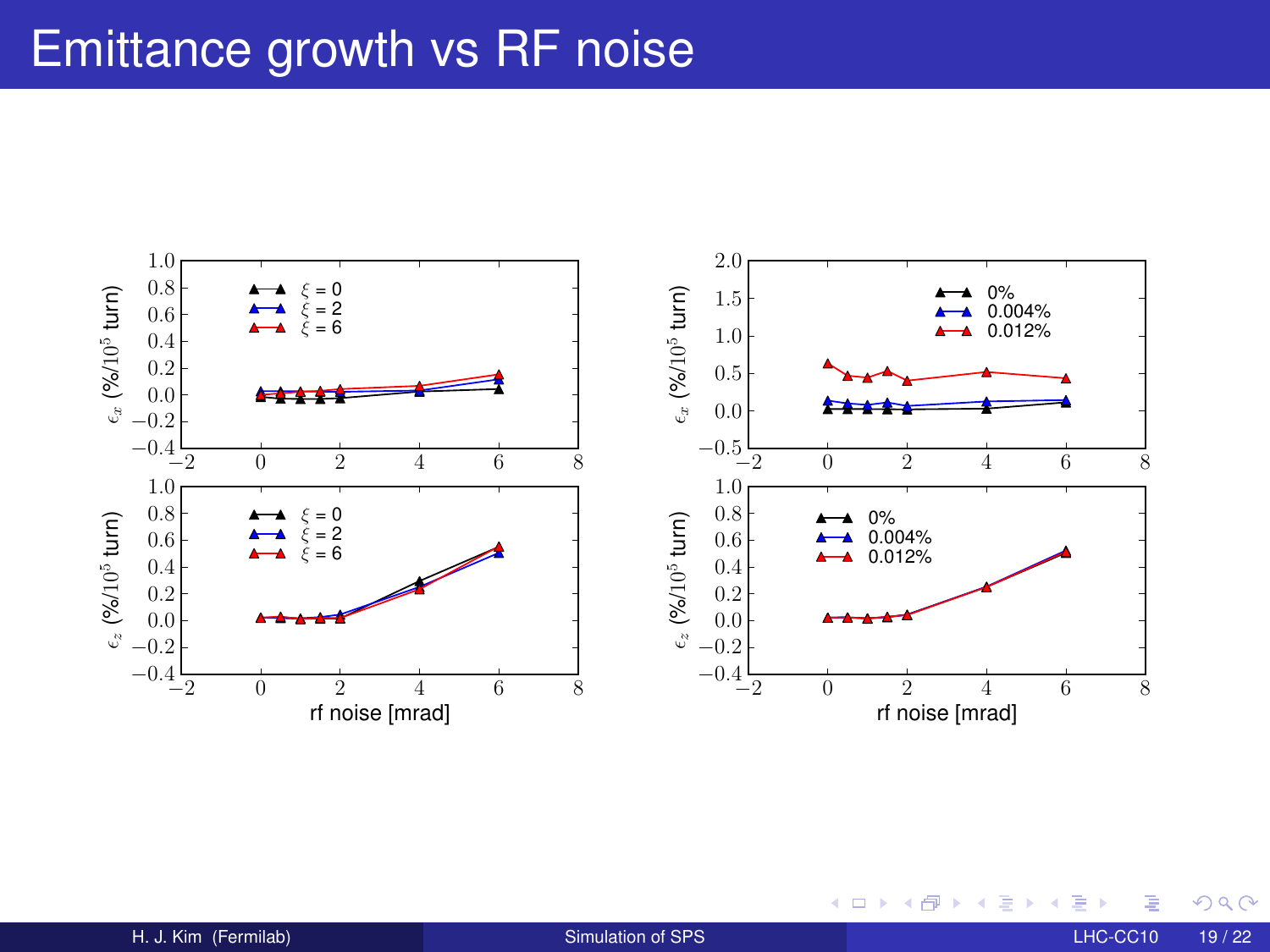## Emittance growth vs RF voltage



main RF noise is 4mrad. chromaticity is 2. No dipole nois[e.](#page-18-0)

4 D F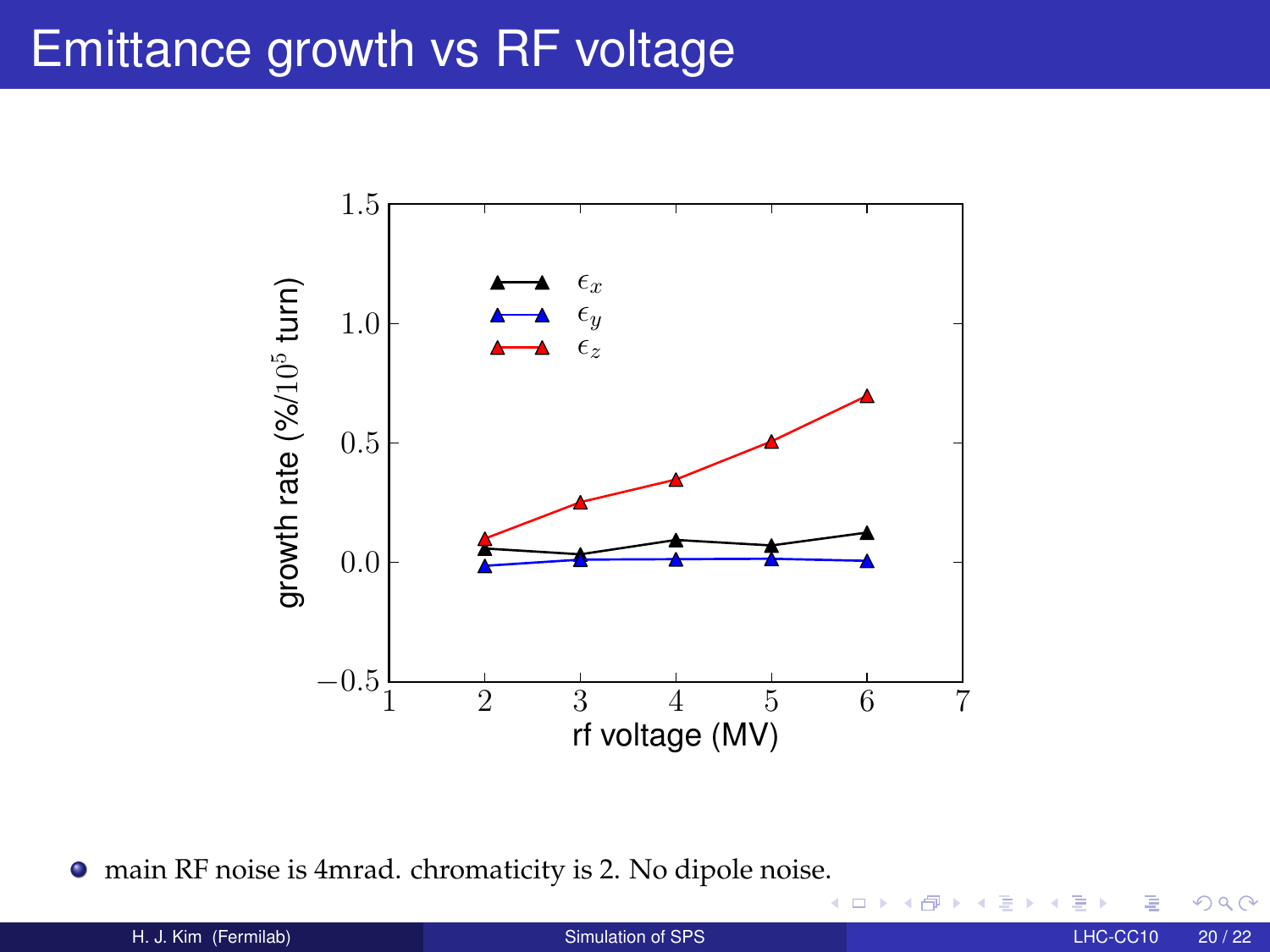|                                            | Horizontal emittance growth rate |                          |  |
|--------------------------------------------|----------------------------------|--------------------------|--|
|                                            | Measured <sup>†</sup>            | dipole noise $(0.012\%)$ |  |
|                                            |                                  | rf noise (1 mrad)        |  |
| $\xi_x = 7$ , $\xi_y = 4$ , $V_{RF} = 4MV$ | 110                              | 378                      |  |
| $\xi_x = 2$ , $\xi_y = 2$ , $V_{RF} = 4MV$ | 41                               | 276                      |  |
| $\xi_x = 2$ , $\xi_y = 2$ , $V_{RF} = 2MV$ | 256                              | 126                      |  |

† "SPS Emittance Growth in Coast", G. Arduini et al, MSWG, Nov 11, 2010

 $\mathbf{A} \quad \mathbf{I} \quad \mathbf{I} \quad \mathbf{B} \quad \mathbf{A}$ 

De la Car Ξ